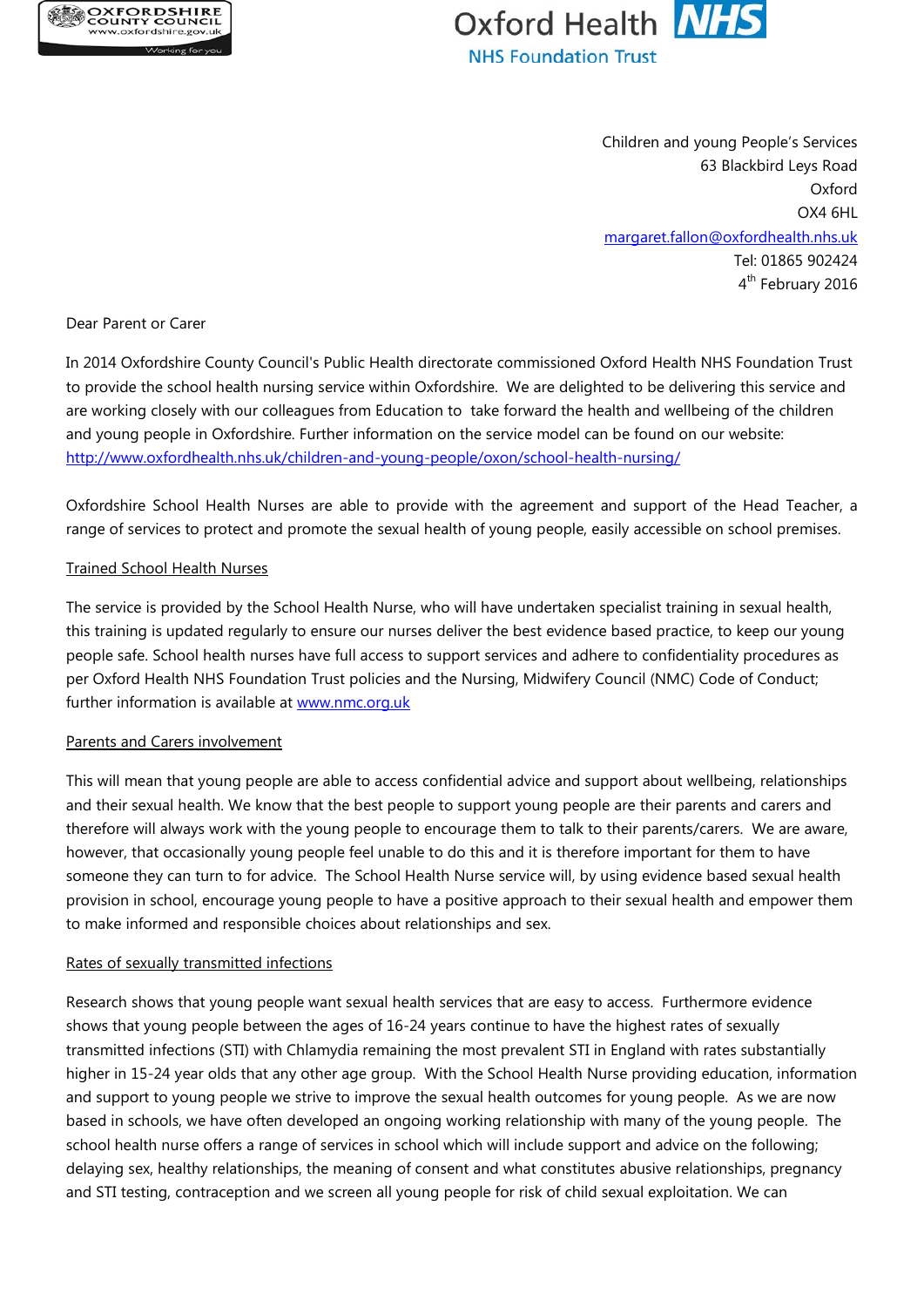contribute to whole school programmes in supporting the school to ensure that young people develop healthy and well, in all aspects of their growing years to reach their full potential.

## Assessing the sexual health needs of young people

Young people accessing the service would receive age appropriate health advice and information relevant to their sexual history and clinical condition (health and wellbeing/past medical history). The school health nurse would be able to offer translators or interpreting services (face-to-face or telephone) where requested or necessary.

The assessment may develop and cover condom teaching, pregnancy testing, assessment of risk of sexually transmitted diseases with the option of screening and treating Chlamydia, provision of Emergency Hormonal Contraceptives. If in the young person's best interest contraception is required, condoms, contraceptive pills, patches or injections can be issued, free of charge. If needed, young people can be signposted to other services for further treatment. Sexual health advice and the follow up of students are integral to this process.

# Gillick Competency and Fraser Guidelines

All young people who come to the school nurse service for sexual health advice are assessed to ensure that they are mature enough and competent to make decisions for themselves. This has particular relevance in regard to sexual health and we assess young people for Gillick competence and contraception can be provided if necessary within 'Fraser guidelines'. The Gillick competency and Fraser guidelines help us all to balance young peoples' rights and wishes with our responsibility to keep children safe from harm.

Consideration would also be given to those aged 16-18 years with a mental or physical disability, or in a relationship where there are power or control concerns. Ability to consent would be assessed under Gillick competence, which is a term originating in [England](http://en.wikipedia.org/wiki/England) and is used in [medical law](http://en.wikipedia.org/wiki/Medical_law) to decide whether a child (16 years or younger) is able to consent to his or her own medical treatment, without the need for parental permission or knowledge.

Fraser Guidelines relate purely to providing contraception. School Health Nurses and other health professionals follow the criteria outlined by Lord Fraser in 1985, following the House of Lords' ruling in the case of Victoria Gillick v West Norfolk and Wisbech Health Authority and Department of Health and Social Security. These are commonly known as the **Fraser Guidelines**:

- The young person understands the advice and has sufficient maturity to understand what is involved
- The health professional cannot persuade the young person to inform his or her parent or allow the doctor to inform the parents that he or she is seeking contraceptive advice;
- The young person is very likely to begin or continue having intercourse with or without contraceptive treatment;
- Without contraceptive advice or treatment, the young person's physical or mental health or both are likely to suffer;
- It would be in the young person's best interests to be given contraceptive advice, treatment or both, without parental consent.

# Confidentiality and record keeping

The service provided to students is **confidential** and the School Health Nurse will maintain confidential health records on individual students. Clinical information regarding young people using the services of Oxford Health